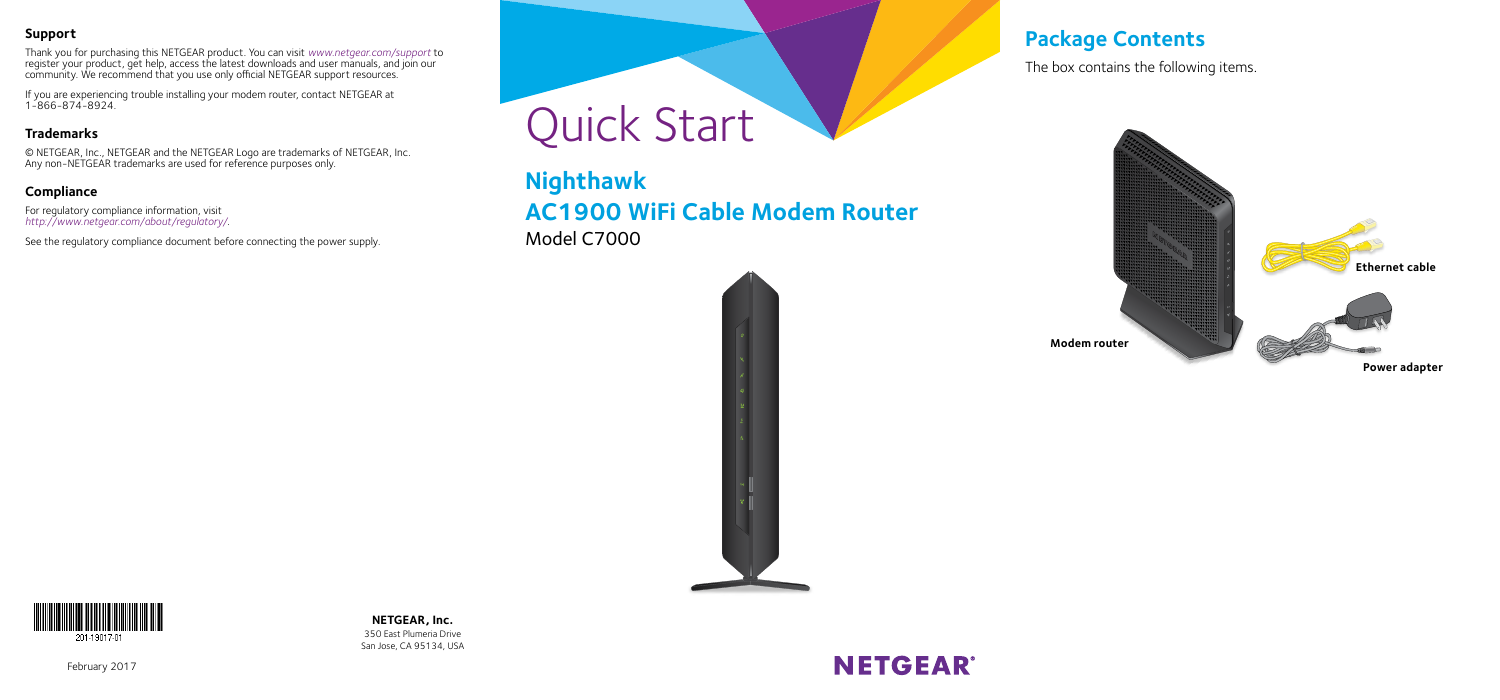**Modem router**

#### **1. Collect your cable Internet provider information.**

Collect your cable account number, account phone number, and login information (your email address or user name and password).

#### **2. Turn off existing modems and routers.**

If you are replacing a modem that is currently connected in your home, unplug the modem and plug the new cable modem into the same outlet.

#### **3. Connect a coaxial cable.**

Use a coaxial cable that is provided by your cable company to connect the cable port on the modem router to a cable wall outlet or a line splitter.



Note: For XFINITY cable Internet service, Comcast XFINITY recommends connecting your modem router to a cable wall outlet.

#### **4. Connect the power adapter.**

Connect the power adapter to the modem router and plug the power adapter into an electrical outlet. Wait for the Power LED  $\bullet$  and the Internet LED to light solid green.

#### **5. Connect a computer or WiFi device to the modem router.**

To connect with WiFi, use the WiFi network name and password on the product label.

For a wired connection, use an Ethernet cable to connect a computer to an Ethernet port on the modem router.



**6. Log in to the modem router.** Launch a web browser.

The modem router menu displays.

If you do not see the modem router menu, enter **www.routerlogin.net** or **http://192.168.0.1** in the address field of the web browser.

When prompted, enter **admin** for the user name and **password** for the password.

#### **7. Activate your Internet service.**

For information about how to set up your Internet service, see *Activate Your Internet Service* on page 6.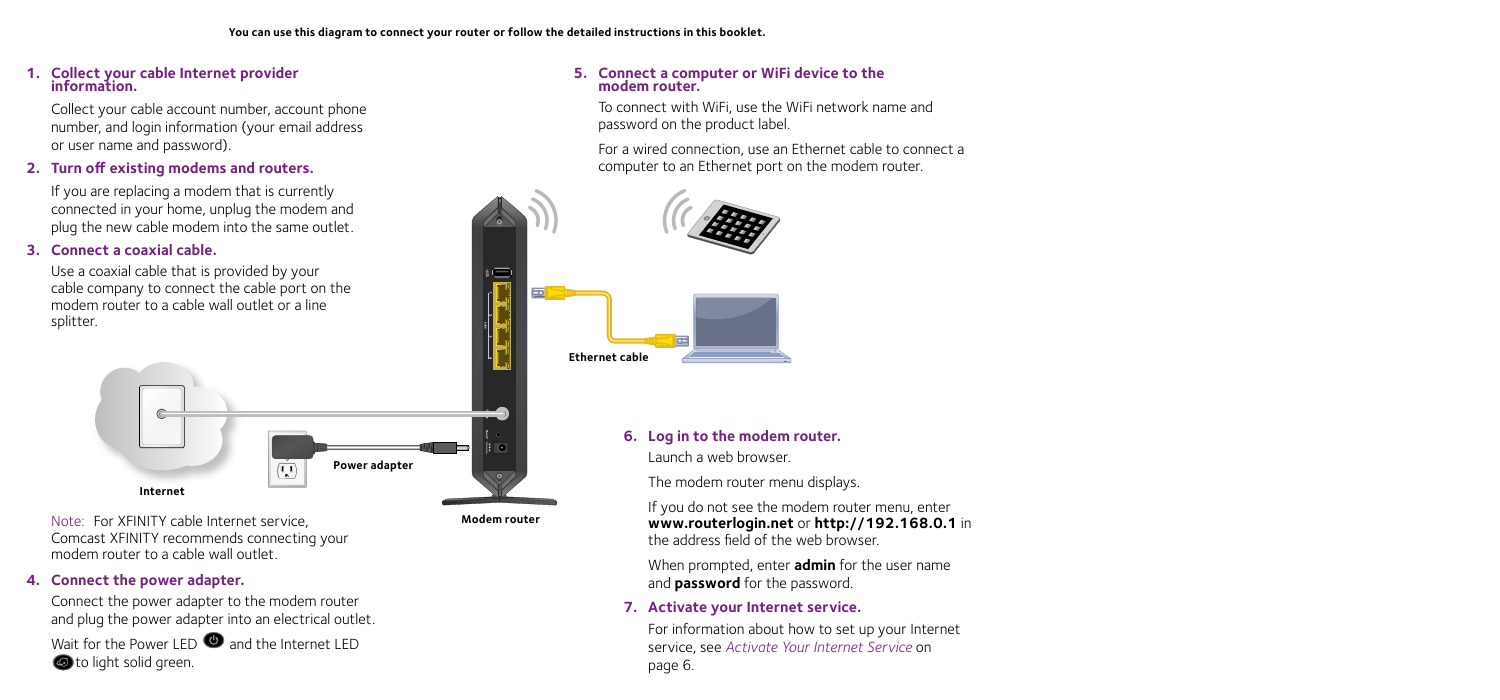# Contents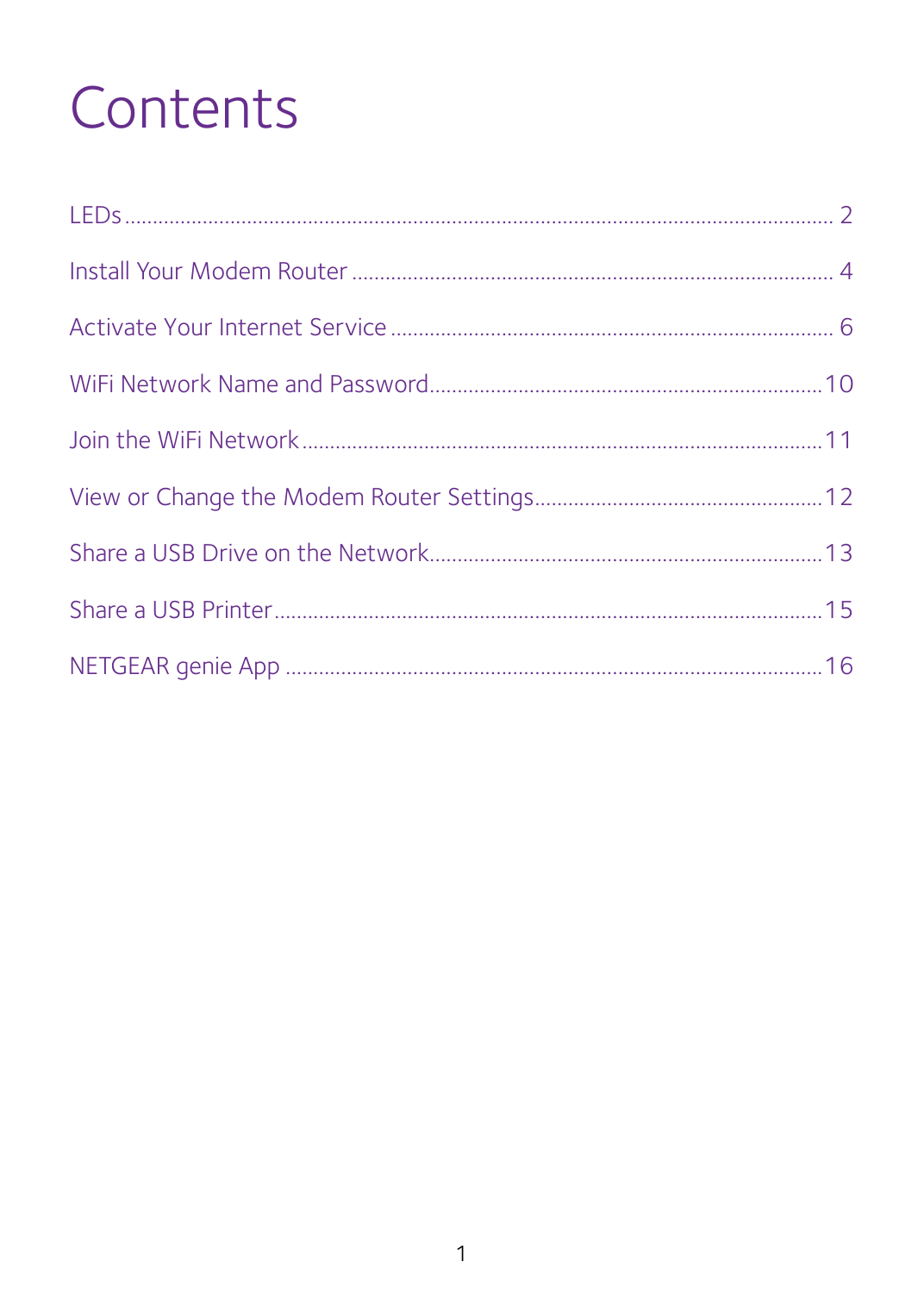### <span id="page-3-0"></span>**LEDs**

The LEDs on the modem router light to indicate modem router activity:

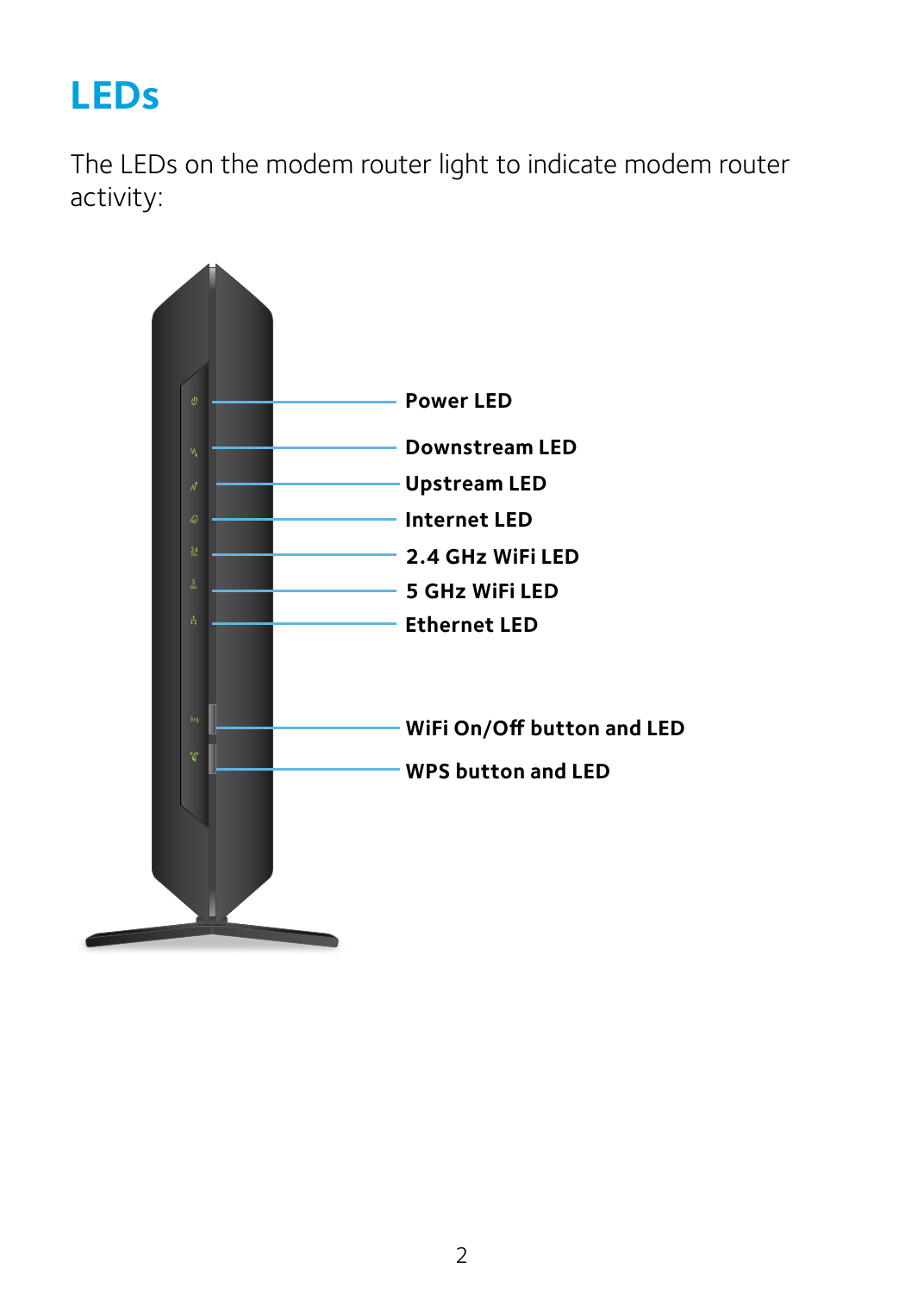| LED                          | <b>Description</b>                                                                                                                                                                                                                                                                                                                                                                         |
|------------------------------|--------------------------------------------------------------------------------------------------------------------------------------------------------------------------------------------------------------------------------------------------------------------------------------------------------------------------------------------------------------------------------------------|
| Power<br>$\mathcal{L}^{(1)}$ | • Solid green. Power is supplied to the modem router.<br>• Off. No power is supplied to the modem router.<br>• Solid red. Thermal cutoff mode. Power off the unit, let it<br>cool, and move it away from heat sources (such as a TV,<br>DVD player, or speakers) and keep it vertical in open air.                                                                                         |
| Downstream                   | • Solid amber. One downstream channel is locked.<br>• Solid green. Two or more downstream channels are<br>locked.<br>• Blinking green. The modem router is scanning for a<br>downstream channel.<br>• Off No downstream channel is locked                                                                                                                                                  |
| Upstream                     | • Solid amber. One upstream channel is locked.<br>• Solid green. Two or more upstream channels are locked.<br>• Blinking green. The modem router is scanning for an<br>upstream channel.<br>• Off. No upstream channel is locked.                                                                                                                                                          |
| Internet                     | • Solid green. The modem router is online.<br>• Blinking green. The modem router is synchronizing with<br>the cable provider's cable modem termination system<br>(CMTS).<br>• Slow blinking amber and green. The modem router<br>reached the traffic meter limit. (For information about the<br>traffic meter, see the modem router's user manual.)<br>• Off. The modem router is offline. |
| 2.4 GHz WiFi                 | • Solid green. The 2.4 GHz radio is on.<br>$\cdot$ Off. The 2.4 GHz radio is off.                                                                                                                                                                                                                                                                                                          |
| 5 GHz WiFi                   | • Solid green. The 5 GHz radio is on.<br>$\cdot$ Off. The 5 GHz radio is off.                                                                                                                                                                                                                                                                                                              |
| Fthernet                     | • Solid green. A device is connected to an Ethernet port<br>and powered on. Ethernet port LEDs are located on the<br>rear panel.<br>• Off. No device is connected to an Ethernet port.                                                                                                                                                                                                     |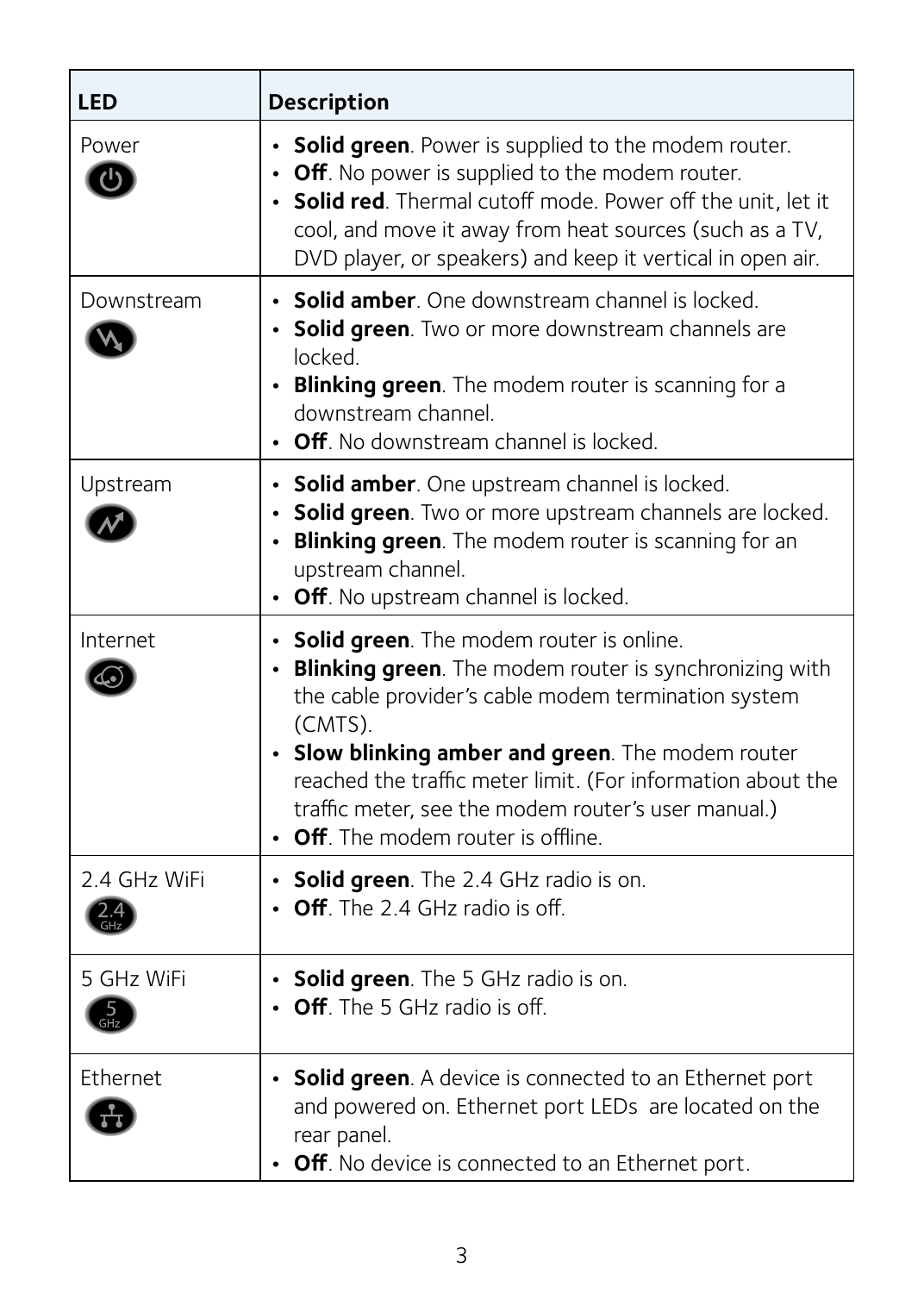<span id="page-5-0"></span>

| LED                            | <b>Description</b>                                                                                                                                                                                                                                         |
|--------------------------------|------------------------------------------------------------------------------------------------------------------------------------------------------------------------------------------------------------------------------------------------------------|
| WiFi On/Off<br>button with LED | Pressing this button for two seconds turns the WiFi radios<br>in the modem router on and off. If this LED is lit, the WiFi<br>radios are on. If this LED is off, the WiFi radios are turned off<br>and you cannot use WiFi to connect to the modem router. |
| WPS button with<br>LED         | This button lets you use WPS to join the WiFi network<br>without typing the WiFi password. The WPS LED blinks<br>during this process and then lights solid.                                                                                                |

### **Install Your Modem Router**

#### ¾ **To install your modem router:**

1. Collect your cable Internet provider information.

Collect your cable account number, account phone number, and login information (your email address or user name and password).

2. Turn off existing modems and routers.

If you are replacing a modem that is currently connected in your home, unplug the modem and plug the new modem router into the same outlet.

3. Connect a coaxial cable.

Use a coaxial cable that is provided by your cable company to connect the cable port on the modem router to a cable wall outlet or a line splitter.

Note: For XFINITY cable Internet service, Comcast XFINITY recommends connecting your modem router direclty to a cable wall outlet.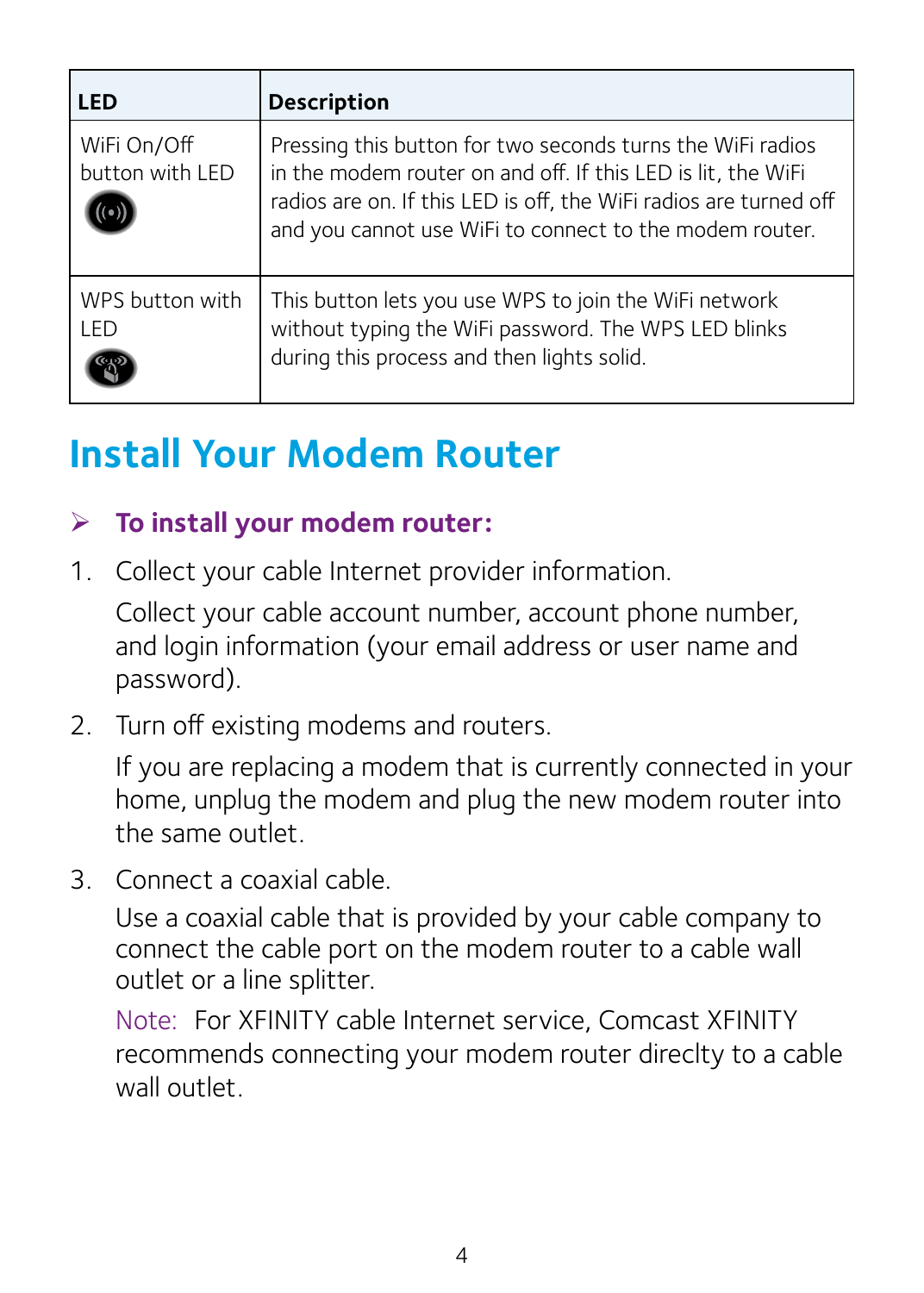4. Connect the power adapter to the modem router and plug the power adapter into an electrical outlet.



Wait for the Power LED  $\bullet$  and the Internet LED  $\bullet$  to light solid green.

5. Connect a computer or WiFi device to the modem router.



To connect with WiFi, use the WiFi network name and password on the product label.

For a wired connection, use an Ethernet cable to connect a computer to an Ethernet port on the modem router.

6. To log in to the modem router, launch a web browser. The modem router menu displays.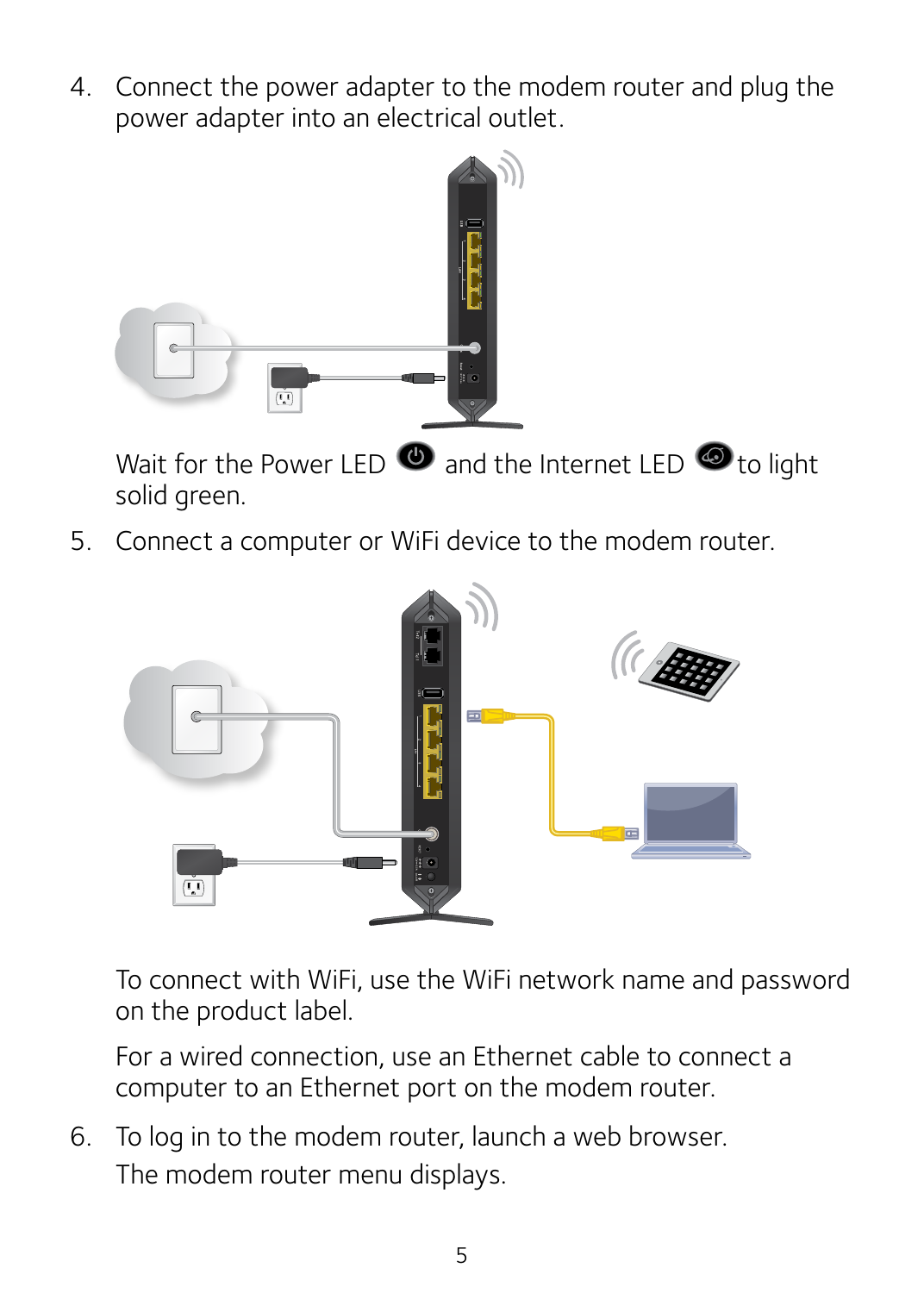<span id="page-7-0"></span>If you do not see the modem router menu, enter **www.routerlogin.net** or **http://192.168.0.1** in the address field of the web browser.

When prompted, enter **admin** for the user name and **password** for the password.

7. Activate your Internet service.

For more information, see the following section.

### **Activate Your Internet Service**

#### ¾ **To activate your Internet service:**

- 1. Contact your Internet provider.
- 2. Check with your cable Internet provider to confirm that this modem router is allowed on your cable network.

This modem router might not be compatible with certain cable networks.

- 3. If this modem router is allowed on your cable network, inform your cable Internet provider that you are installing a new modem router that you bought from a retail store.
- 4. Provide your cable Internet provider with the modem router's model number, which is C7000v2.

For information about Comcast self-activation, see *Comcast Self-Activation on page 8*.

Note: You can visit your cable Internet provider's website and follow the onscreen instructions to activate your Internet service. The following table lists many cable Internet providers.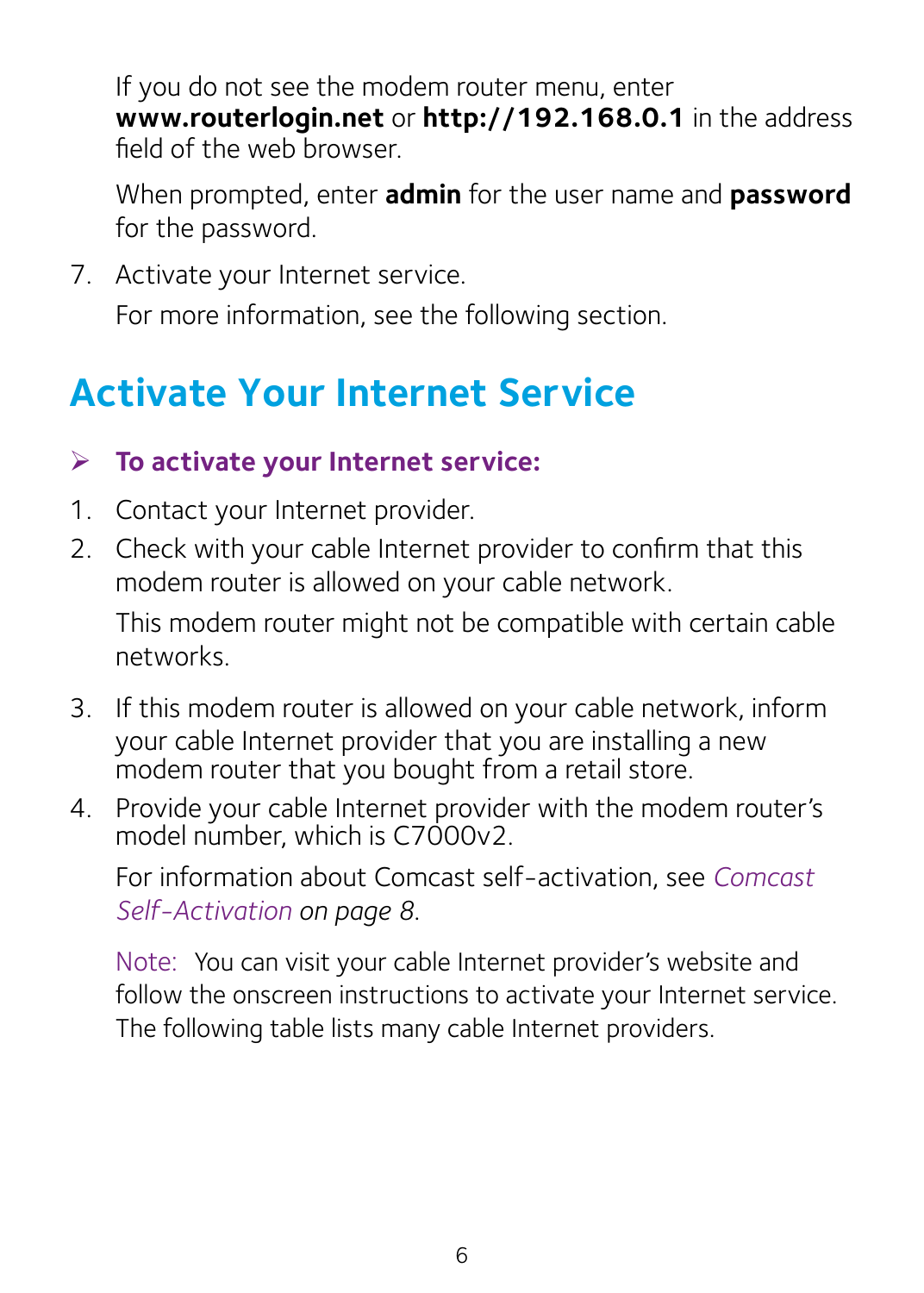| <b>Cable Internet</b><br>Provider                    | <b>Contact Information</b>                                                                                          |
|------------------------------------------------------|---------------------------------------------------------------------------------------------------------------------|
| <b>Bright House</b><br><b>Networks</b><br>(Spectrum) | http://support.brighthouse.com<br>$1 - 855 - 222 - 0102$                                                            |
| <b>Cable ONE</b>                                     | http://www.cableone.net/<br>1-877-692-2253 (877-MYCABLE)                                                            |
| Cablevision                                          | Telephone number depends on your region.<br>http://www.cablevision.com<br>https://install.optimum.com/JointInstall/ |
| Charter<br>(Spectrum)                                | https://install.charter.com<br>1-855-757-7328                                                                       |
| Comcast<br><b>XFINITY</b>                            | https://www.comcast.com/activate<br>http://www.xfinity.com/internetsetup<br>http://www.xfinity.com/internetsupport  |
| Cox                                                  | https://activation.cox.net/selfactivation/newmodem.<br>COX<br>1-888-556-1193                                        |
| Mediacom                                             | 1-844-2SIMPLE (1-844-274-6753)<br>https://maestro.mediacomcc.com/walledgarden/page/<br>login.jsp                    |

Note: Your cable Internet provider's contact information might change. You can also find the contact number in your monthly Internet service billing statement.

5. When asked, provide the modem router's serial number and MAC address, which are on the product label.

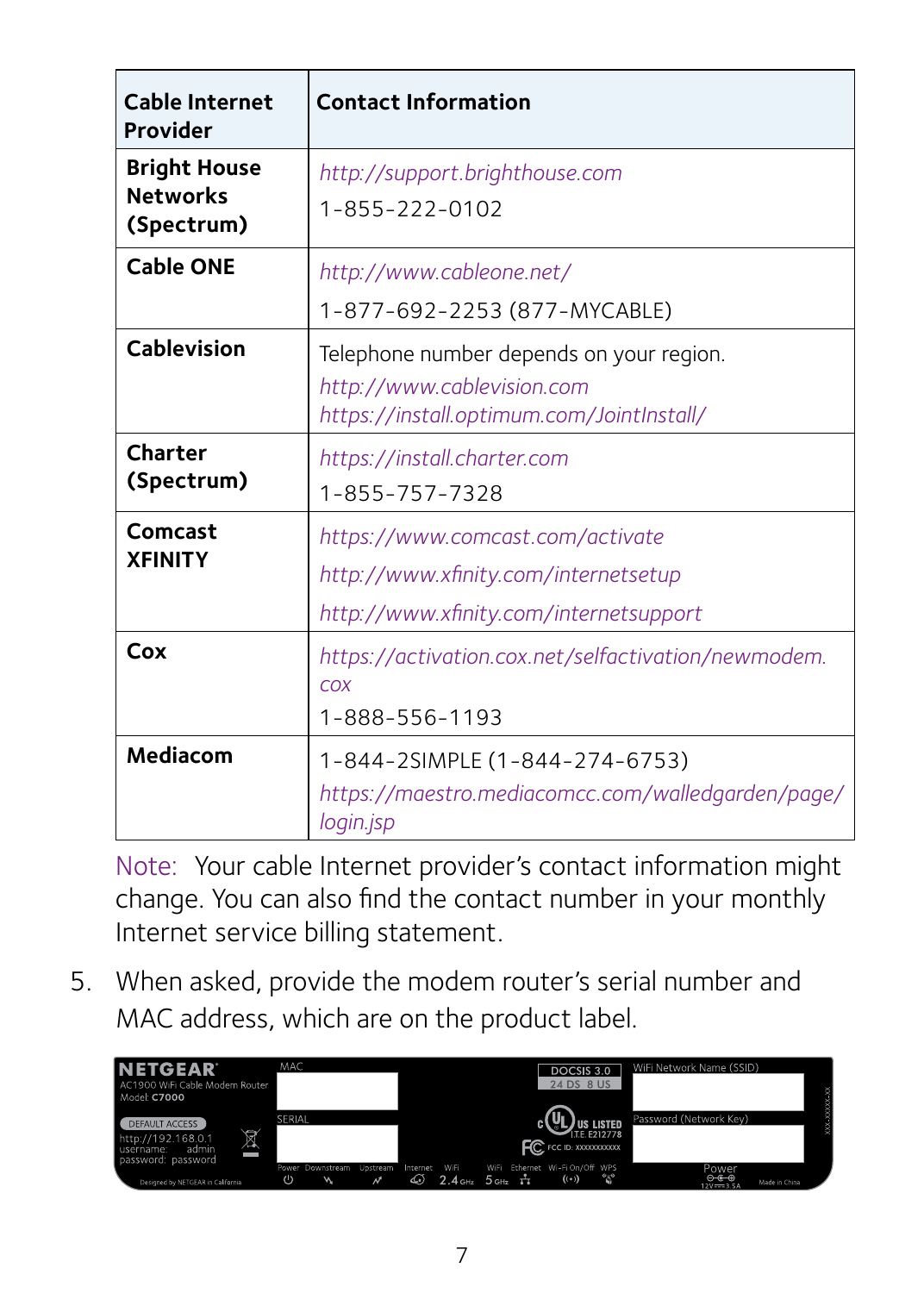- 6. Wait for your cable Internet provider to confirm that your modem router is active.
- 7. If you do not get an Internet connection with the modem router, ask your cable Internet provider to look for your modem router online, then do one of the following depending on what your cable Internet provider tells you about your modem router:
	- If the modem router is not visible, your cable Internet provider can give you instructions to verify why the modem router does not connect with your high-speed Internet service.
	- If the modem router is visible to your cable Internet provider, reboot the modem router. Check your online status again.

### **Comcast Self-Activation**

If you use Comcast XFINITY, you can set up Internet service by using Comcast XFINITY's self-activation process. If you are unable to self-activate your modem router, call Comcast XFINITY customer service. After you complete the setup, perform a speed test.

<span id="page-9-0"></span>Before you start the self-activation process, make sure that your account number, account phone number, and login information (your email address or user name and password) are nearby.

#### ¾ **To activate your Internet connection with Comcast XFINITY's self-activation process:**

- 1. Close all web browsers.
- 2. Launch a web browser.

You are redirected to the XFINITY self-activation page. If you are not redirected to the XFINITY self-activation page, visit *[www.comcast.com/activate](#page-9-0)*.

3. Provide your XFINITY credentials and complete the self-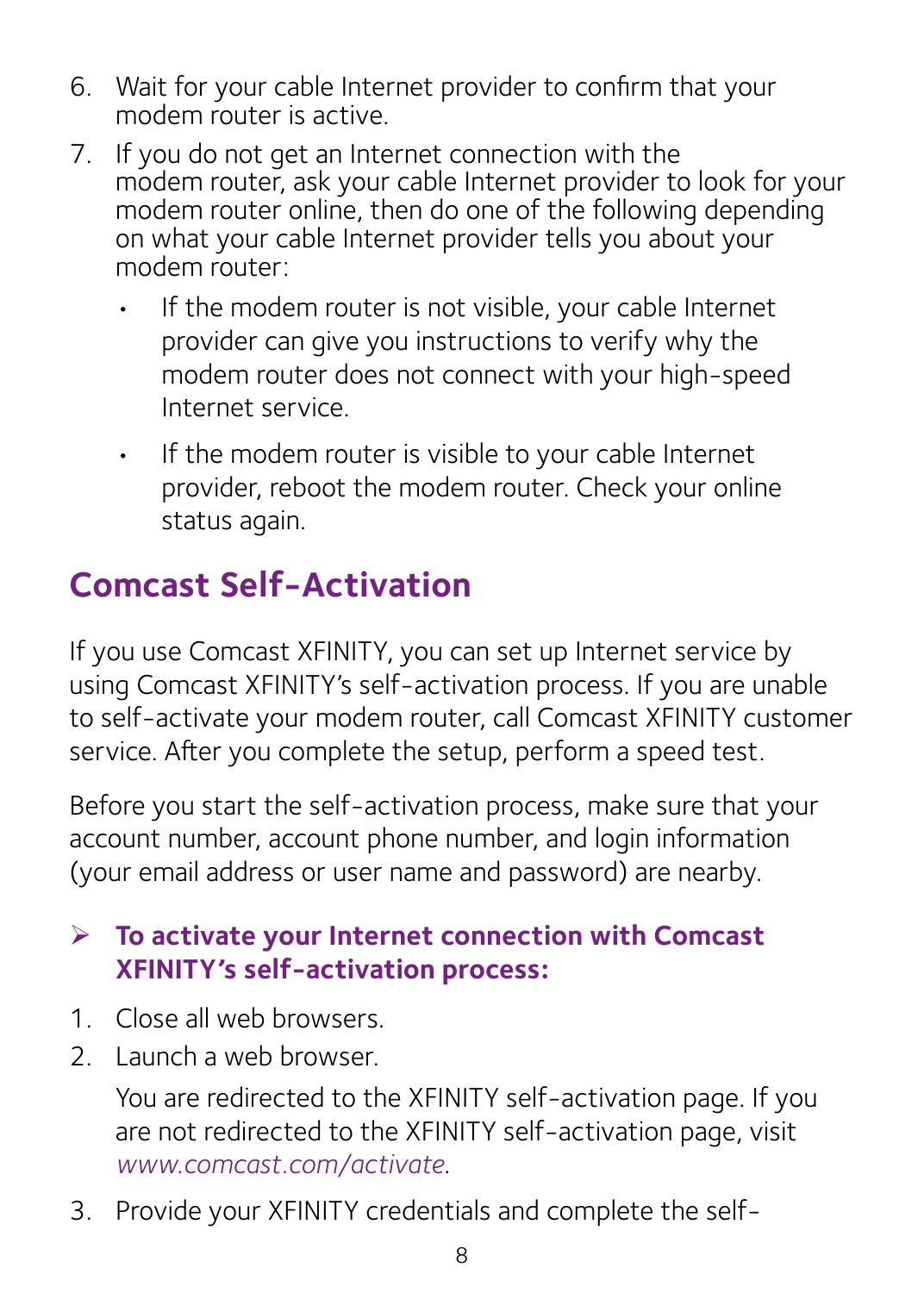activation process.

This process might take up to 15 minutes, during which the modem router reboots a couple of times.

- 4. If you are unable to activate your modem router using the XFINITY self-activation process, call Comcast XFINITY customer service at 1-800-XFINITY (1-800-934-6489):
	- a. When asked, provide your account information and provide the modem router's model number and MAC address, which are on the product label.
	- b. Wait for Comcast XFINITY to confirm that your modem router is active.
	- c. If you do not get an Internet connection with the modem router, ask Comcast XFINITY to look for your modem router online, and do one of the following depending on what Comcast XFINITY tells you about your modem router:
		- If the modem router is not visible, Comcast XFINITY can give you instructions to verify why the modem router does not connect with your high-speed Internet service.
		- If the modem router is visible to Comcast XFINITY, reboot the modem router. Check your online status again.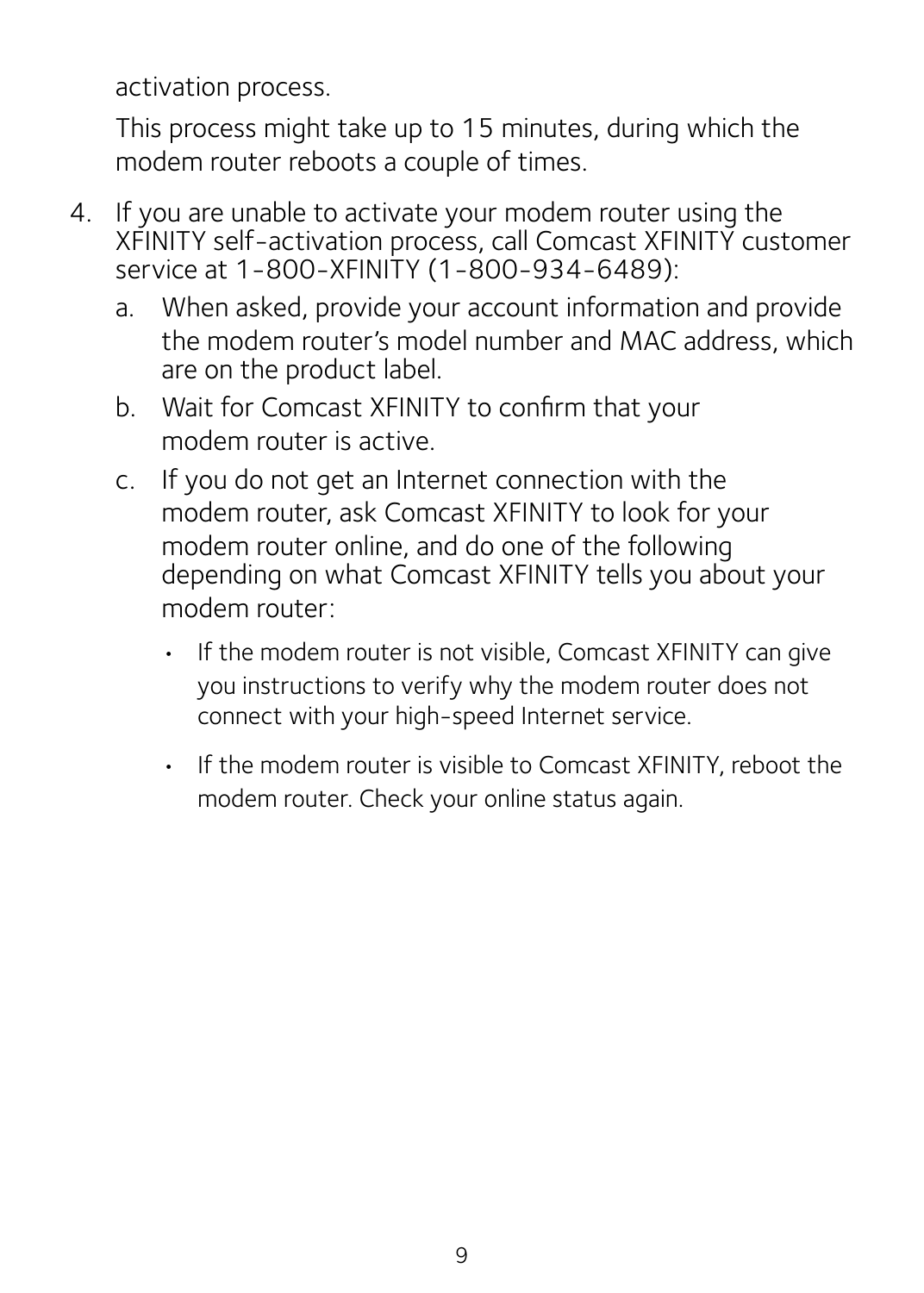### <span id="page-11-0"></span>**WiFi Network Name and Password**

The preset WiFi network name (SSID) and password (network key) are unique to your modem router, like a serial number. Because the modem router automatically uses WiFi security, you don't need to set it up. The WiFi settings are on the product label.



NETGEAR recommends that you use the preset WiFi settings because you can check the product label if you forget them. NETGEAR genie lets you change these settings. If you do so, write down the new WiFi settings and store them in a safe place.

You can write the WiFi settings from your product label in this space for easy reference.

| WiFi network name (SSID): |  |
|---------------------------|--|
| Network key (password):   |  |

If you change the WiFi settings, write the new settings here for easy reference and store this booklet in a safe place.

| WiFi network name (SSID): |  |
|---------------------------|--|
| Network key (password):   |  |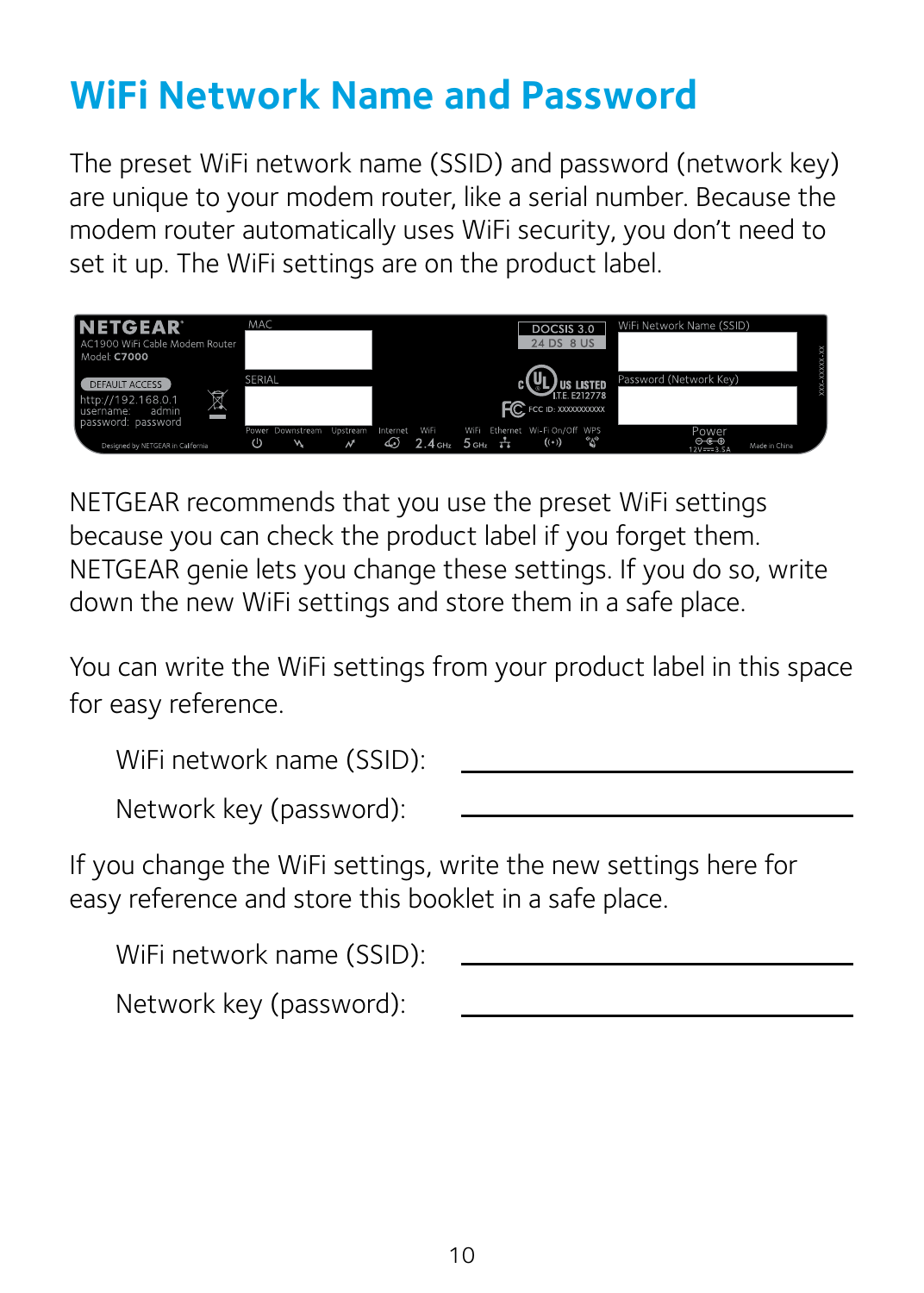# <span id="page-12-0"></span>**Join the WiFi Network**

You can either use Wi-Fi Protected Setup (WPS) or select your WiFi network and type its password. For help with the **WPS** button on your computer or WiFi device, check the instructions or online help that came with that computer or device. Some older equipment cannot use WPS.

#### ¾ **To select your network and enter its password:**

1. Open the software utility that manages your WiFi connections on the computer or WiFi device that you want to connect to your modem router.

This utility scans for WiFi networks in your area.

- 2. Find and select your modem router's WiFi network name (SSID). The SSID is on the product label.
- 3. Enter the modem router's password (or your custom password if you changed it) and click the **Connect** button.

The password is on the product label.

4. Repeat Step 1 through Step 3 to add other computers or WiFi devices.

#### ¾ **To join the network using WPS:**

1. Press the **WPS** button  $\bullet\bullet$  on the modem router for  $3-5$ seconds.

The WPS LED on the modem router blinks green.

2. Within two minutes, on your computer or WiFi device, press its **WPS** button or click its onscreen **WPS** button.

The WPS LED on the modem router lights solid green when the computer or WiFi device connects to your modem router.

3. Repeat this process to add other computers or WiFi devices.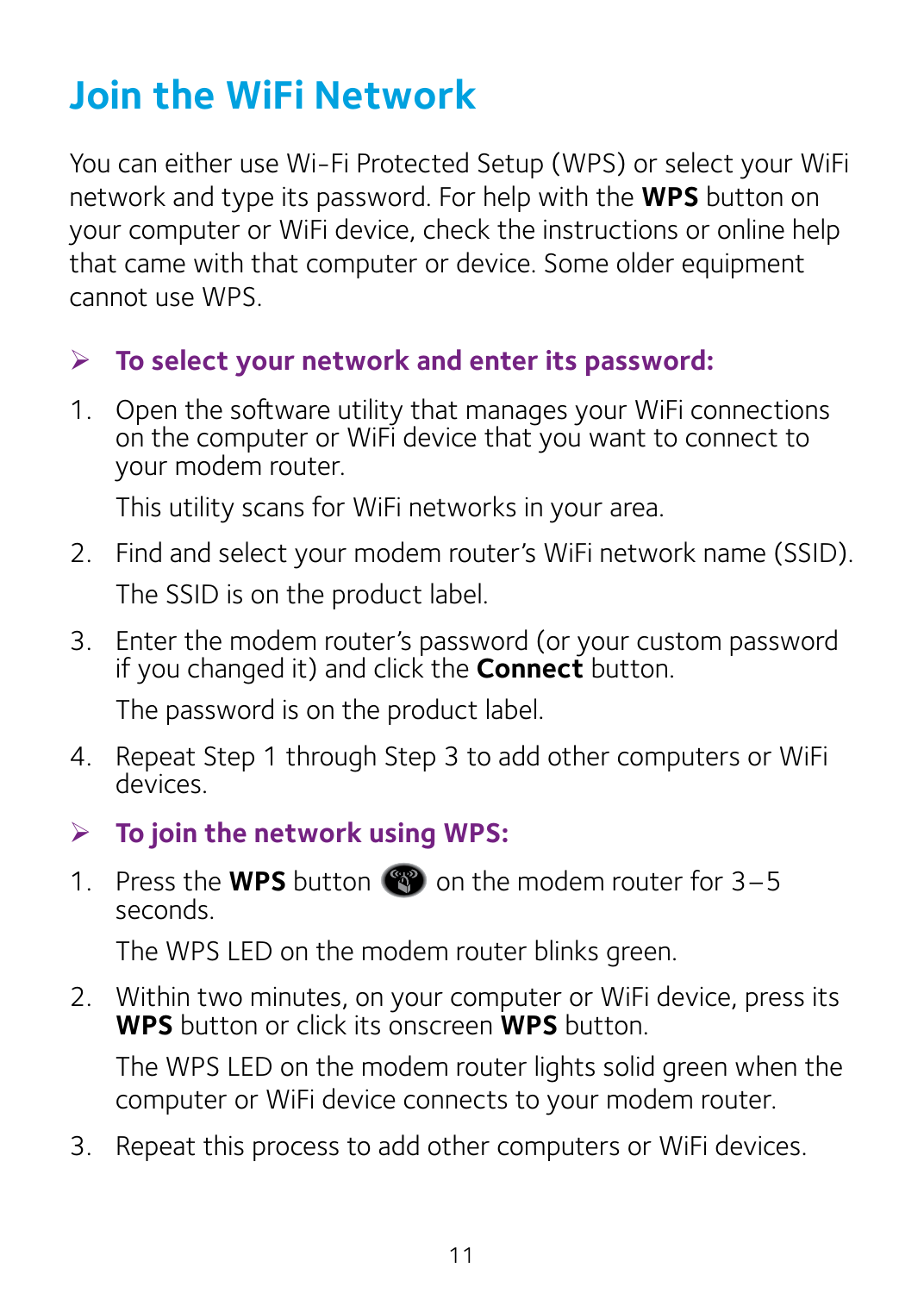# <span id="page-13-0"></span>**View or Change the Modem Router Settings**

After you use genie to set up the modem router, you can log in to the modem router to view or change its settings.

### **Log In to the Modem Router**

#### ¾ **To log in to the modem router:**

- 1. Connect a computer or WiFi device to the modem router. You can use an Ethernet cable or connect with WiFi:
	- For a wired connection, use an Ethernet cable to connect your computer to a yellow Ethernet port on your modem router.
	- To connect with WiFi, select and join your WiFi network.
- 2. Launch a web browser.
- 3. Enter **www.routerlogin.net** in the address field of the browser.

A login window opens.

4. Enter **admin** for the user name and **password** for the password.

The BASIC Home screen displays.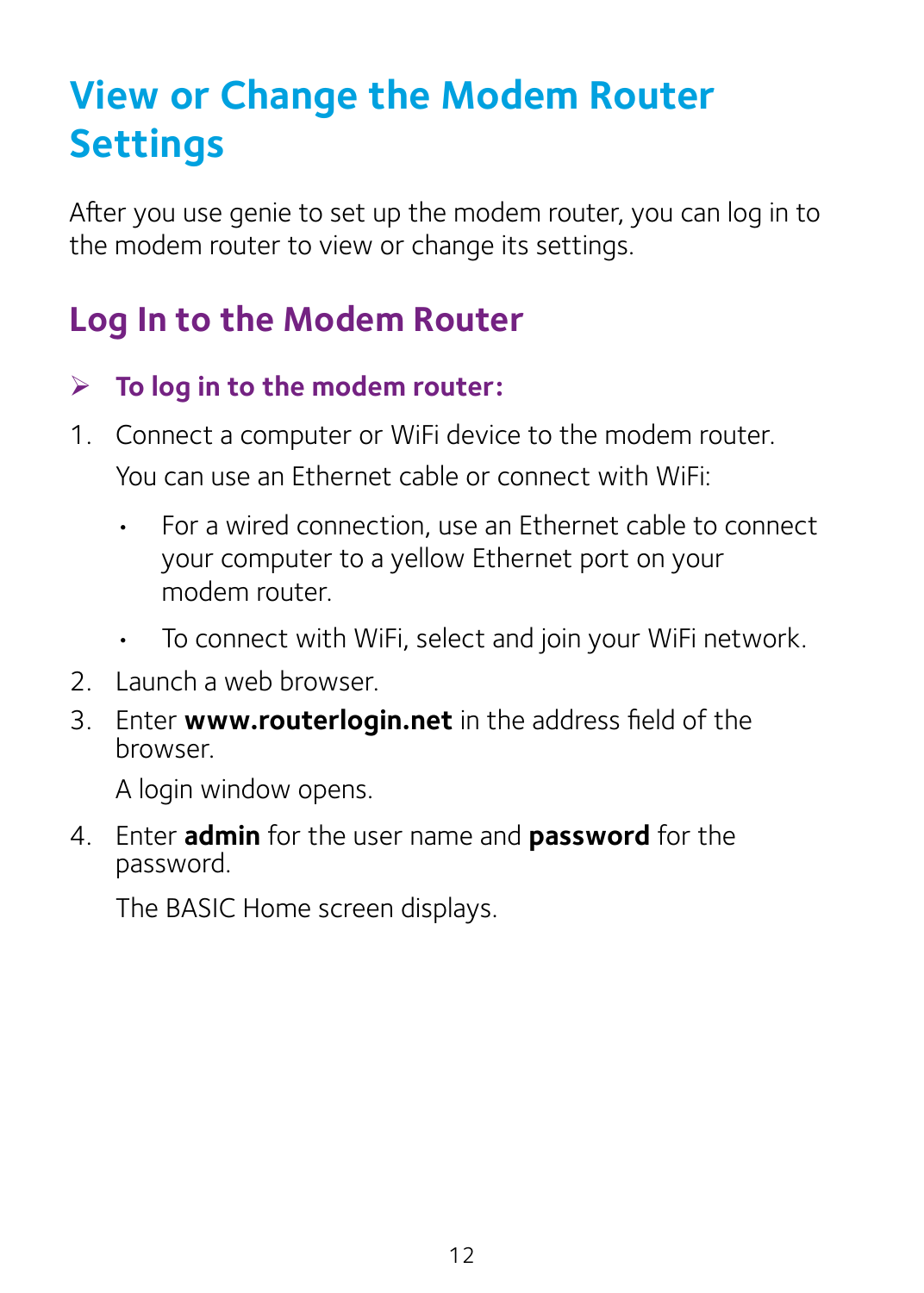### <span id="page-14-0"></span>**Change the admin Password**

¾ **To change the admin password:**

- 1. Launch a web browser.
- 2. Enter **www.routerlogin.net** in the address field of the browser.

A login screen displays.

3. Enter **admin** for the user name and **password** for the password.

The BASIC Home screen displays.

- 4. Select **ADVANCED > Administration > Set Password**.
- 5. Type your old password and type the new password twice.
- 6. Click the **Apply** button. Your changes are saved.

# **Share a USB Drive on the Network**

ReadySHARE lets you access and share a USB drive connected to the modem router USB port. (If your USB drive uses special drivers, it is not compatible.)

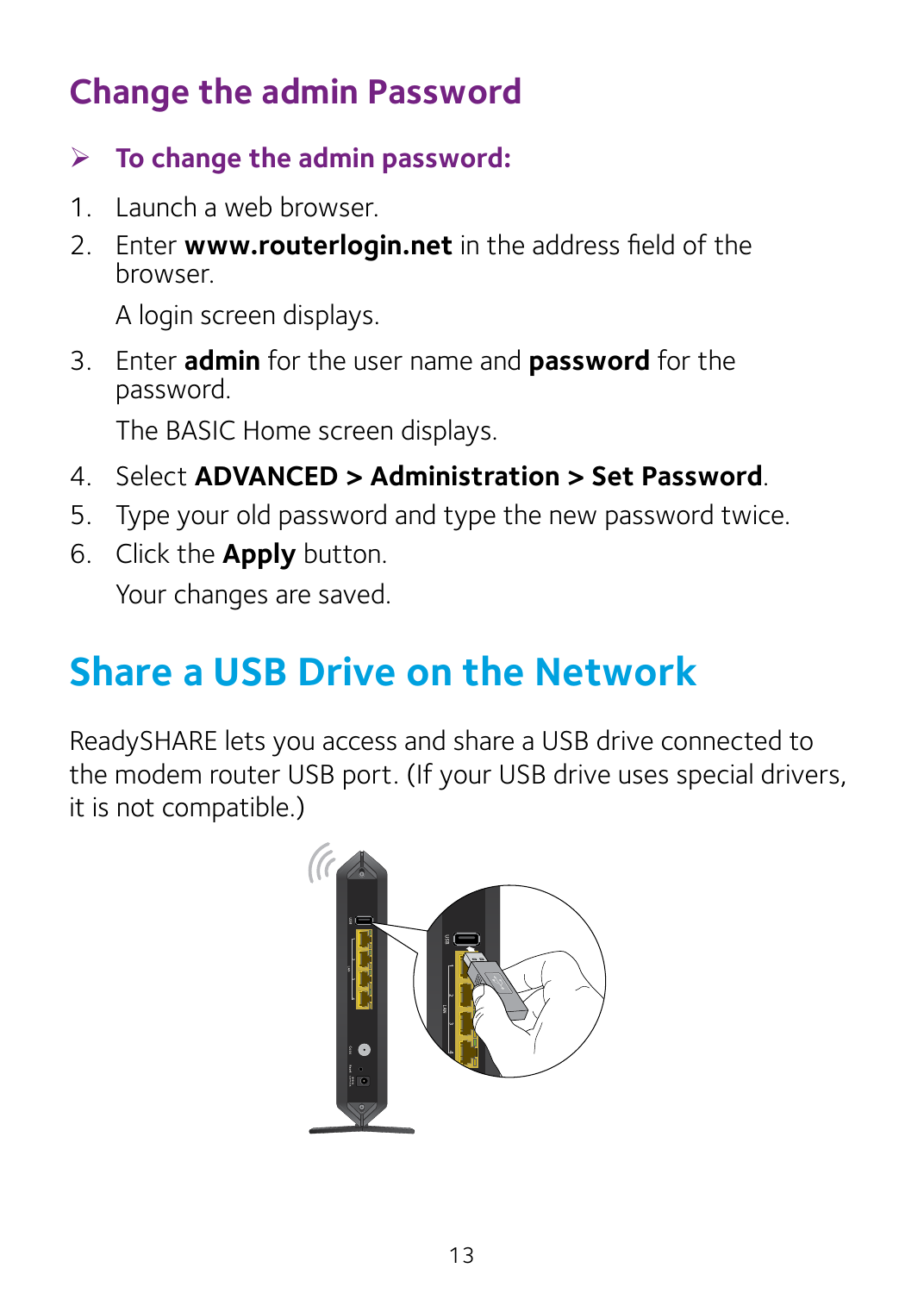#### ¾ **To access the USB drive from a Windows computer:**

1. Insert your USB storage drive into the USB port on the modem router.

If your USB drive uses a power supply, you must use it when you connect the USB drive to the modem router.

When you connect the USB drive to the modem router USB port, it might take up to two minutes before the modem router is ready for sharing. By default, the USB drive is available to all computers on your local area network (LAN).

- 2. Select **Start > Run**.
- 3. Enter **\\readyshare** in the dialog box.
- 4. Click the **OK** button.

#### ¾ **To access the USB drive from a Mac:**

1. Insert your USB storage drive into the USB port on the modem router.

If your USB drive uses a power supply, you must use it when you connect the USB drive to the modem router.

When you connect the USB drive to the modem router USB port, it might take up to two minutes before it is ready for sharing. By default, the USB drive is available to all computers on your local area network (LAN).

- 2. Select **Go > Connect to Server**.
- 3. Enter **smb://readyshare** as the server address.
- 4. Click the **Connect** button.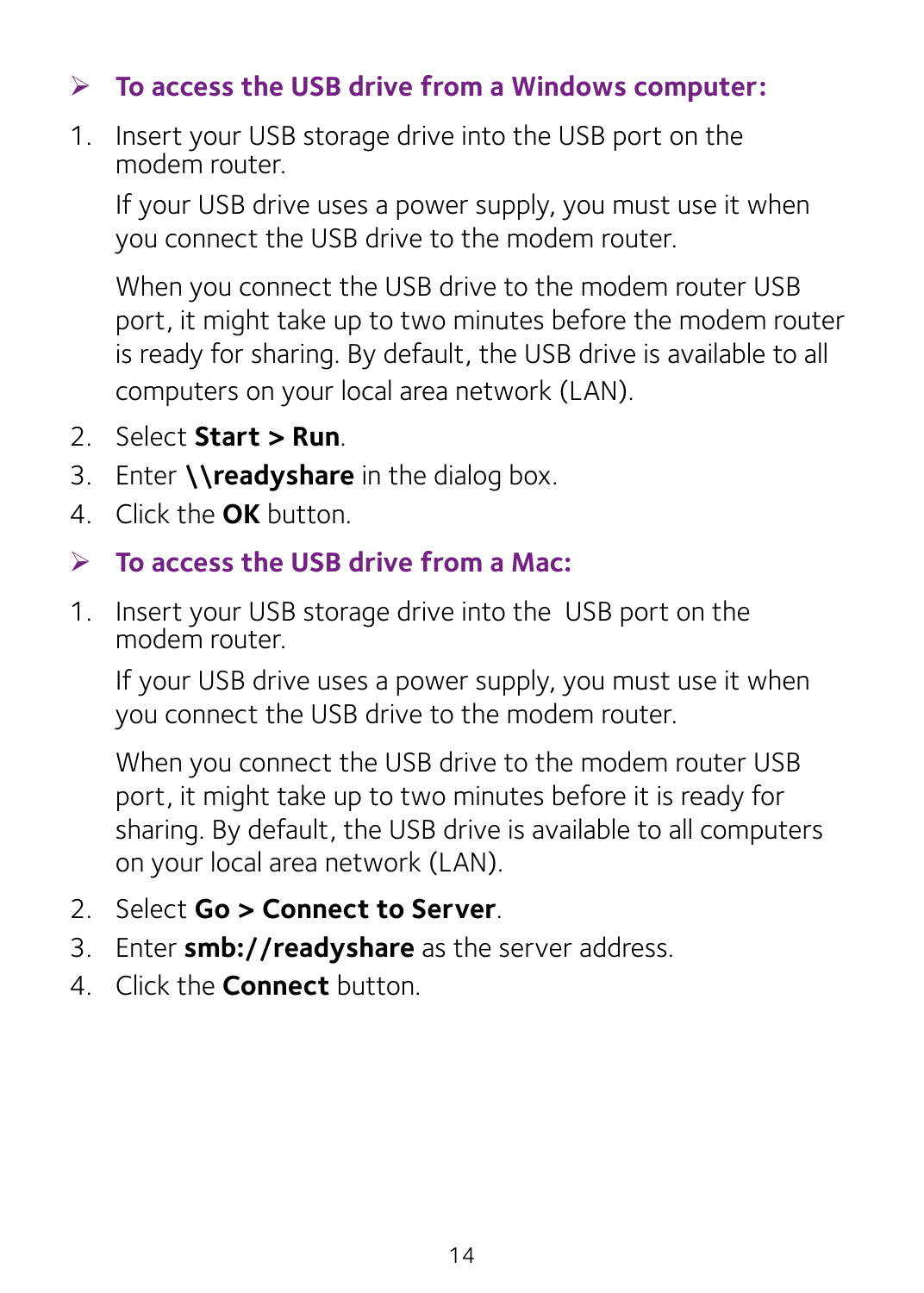### <span id="page-16-0"></span>**Share a USB Printer**

You can connect a USB printer to a USB port on the modem router and print wirelessly.

#### ¾ **To set up ReadySHARE Printer:**

- 1. Connect the USB printer to a USB port on the modem router with a USB printer cable.
- 2. On each computer that will share the printer, do the following:
	- a. Install the current USB printer driver software (available from the printer manufacturer).
	- b. Download the ReadySHARE USB Printer utility from *www.netgear.com/readyshare* and install.
- 3. If prompted, select the printer and click the **Connect** button for each computer.

When the first computer connects, the status changes to Manually connected by xxx.

For each computer, when you complete Step 3, the printer status displays as Available.